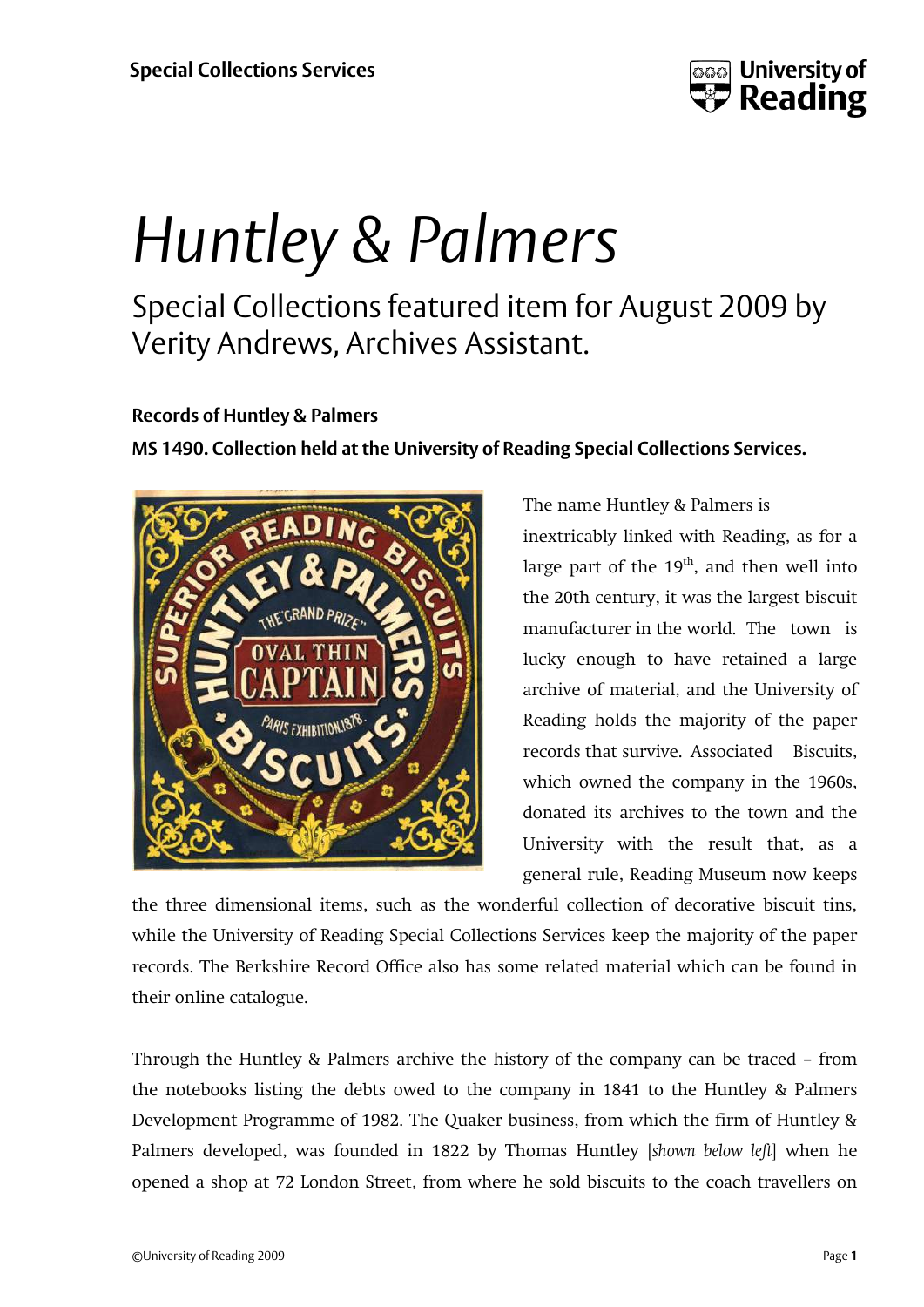their journeys between London and Bath. By the late 1830s the firm was selling about twenty different kinds of biscuit, but due to non-payment of debts the company was in some difficulty. George Palmer [*shown below right]* and his family moved to Reading in 1841, and went into partnership with the Huntley family, having recognised the potential of the business, resulting in the establishment of the new company of Huntley & Palmers.



Both the Huntley and Palmer families, who were themselves related, belonged to the Quaker Society of Friends, the philosophy of which significantly affected the way the company conducted its business. The Quaker system of discipline included instructions on how members should behave in the conduct of trade - 'maintain strict integrity in all your transactions in trade, and in your outward concerns, remembering that you will have to account for the mode of acquiring, and the manner of using, your possessions'. The Quaker conscience did not allow them to sell, or use as ingredients, any but the best goods so the consuming public came to trust the quality of their foodstuffs.

As an engineer it was obvious that George Palmer, being fit and energetic in contrast with his partner, would manage the manufacturing department, and he had effective control of the business. He engaged commission agents in different parts of the country to collect both orders and unpaid accounts, and as turnover steadily increased so did the profits. As a result the Kings Road factory opened in 1846, and when Thomas Huntley died in 1857, the Palmer brothers George, Samuel and William bought out his share ensuring that the firm of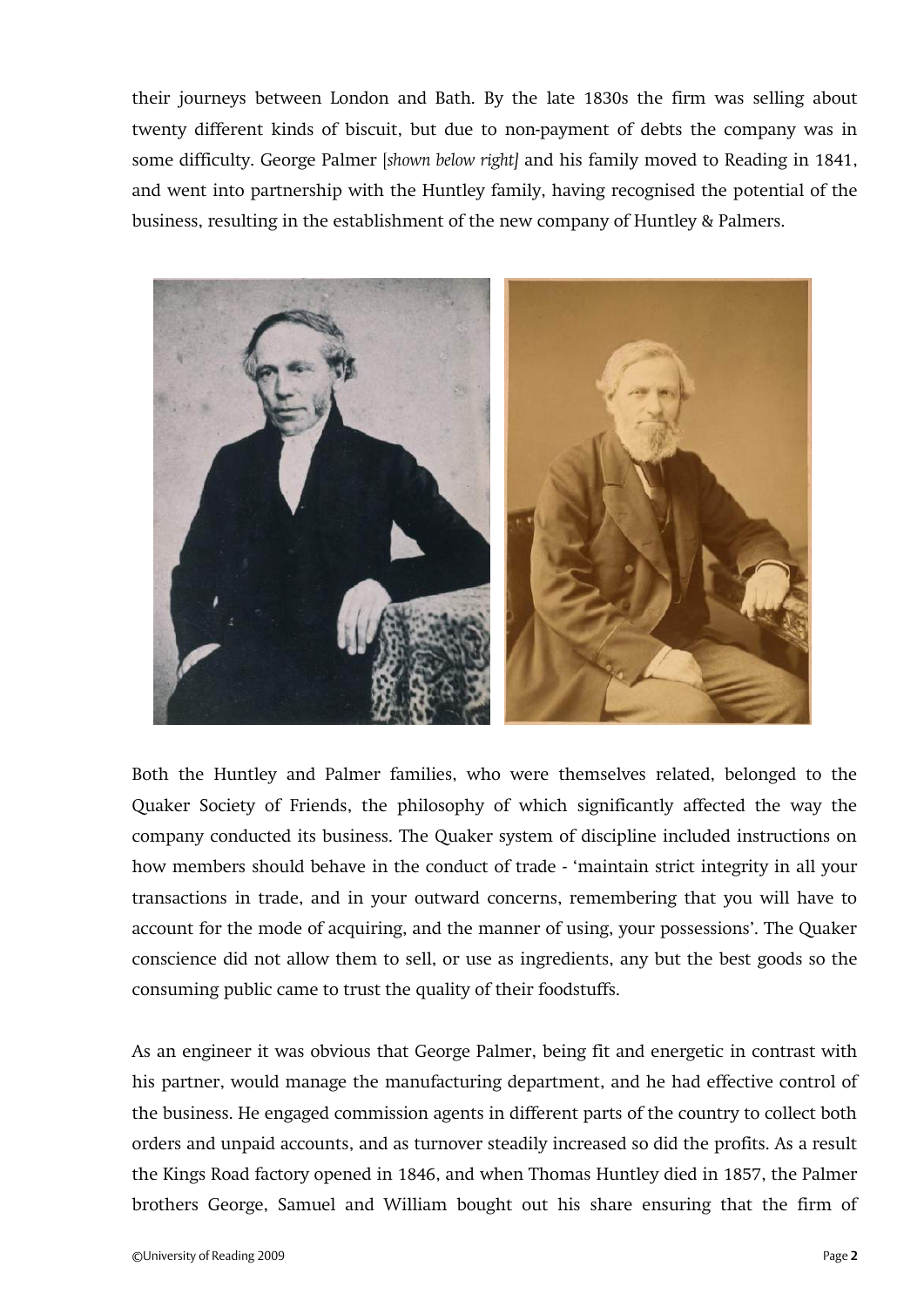Huntley & Palmers was very much in Palmer control for the foreseeable future. By their combination of managerial and entrepreneurial talent the company flourished.

The eating habits of the middle classes were changing, and by the late 1860s it was fashionable to take afternoon tea. This provided the perfect market for biscuits, by which time Huntley & Palmers were producing about one hundred varieties, of which the Ginger Nut, Gem and Nic Nac were especially popular.



*Plate from an early Huntley & Palmers biscuit catalogue*

By 1860 there were 500 employees producing 3,200 tons of biscuits per year which were valued at £180,000, and by 1873 the company rightly claimed to be the largest biscuit producer in the world. The brothers endeavoured to send Huntley & Palmers biscuits to all corners of the globe, sending some to the King of Madagascar on the occasion of his coronation in 1862. Henry Stanley also took a supply on his expeditions in Central Africa, as did Captain Scott when he went to the Antarctic in 1911. In the 1860s a tin had been found in Mongolia, and in 1904 tins were found in Tibet before the first white man had reached the country.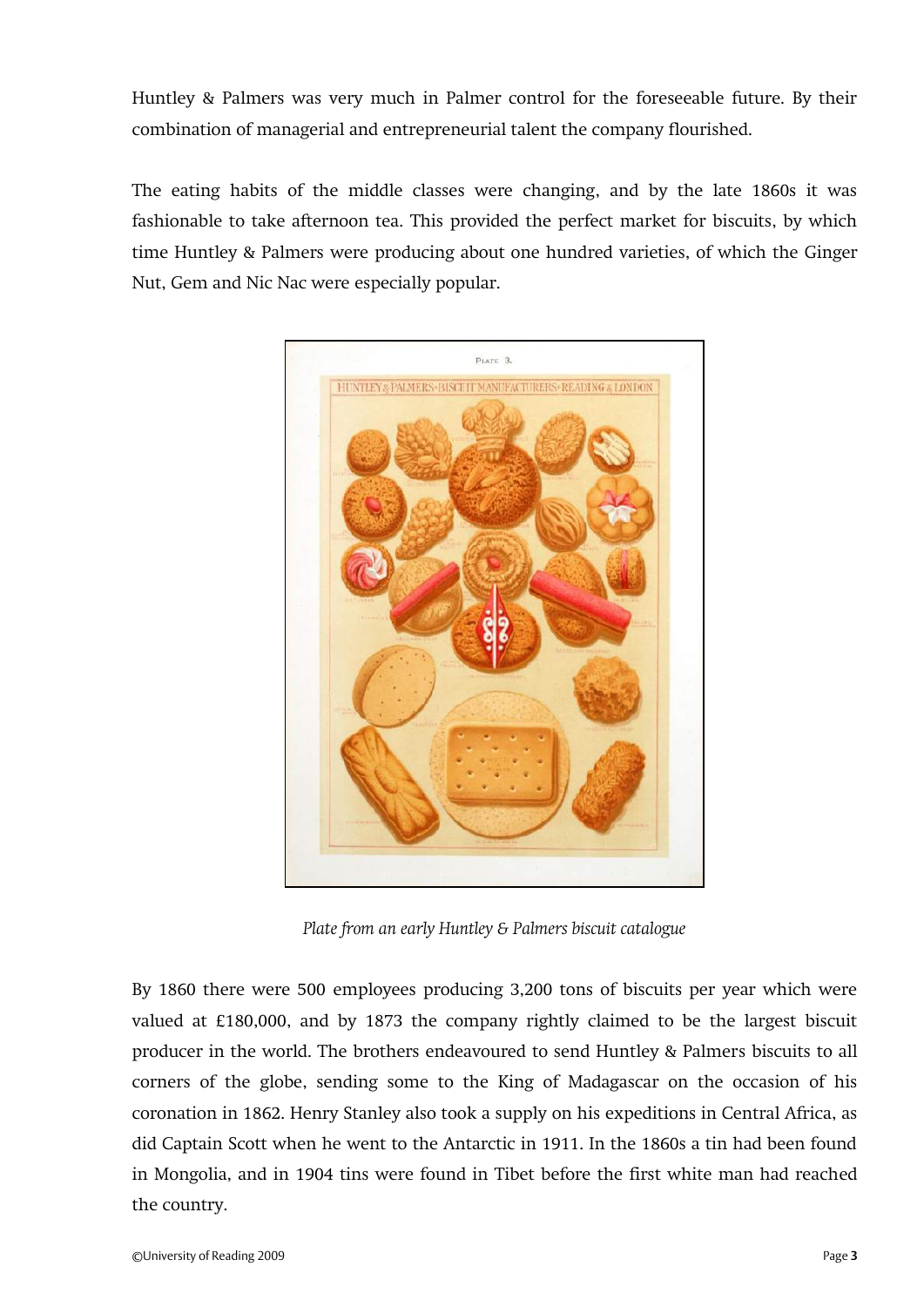

*Photograph of the north Huntley & Palmers factory floor*

One reason for the extraordinarily long distances travelled by these biscuits was due to the revolutionary packaging. The biscuits were packed in strong tins, made by the local firm of Huntley, Boorne and Stevens. They were soldered shut, and remained largely unaffected by the conditions outside and could remain edible for long periods. One rather fanciful and charming series of advertising cards *[see examples shown below]* shows the distinctive tins being transported to a variety of distant and exotic destinations.

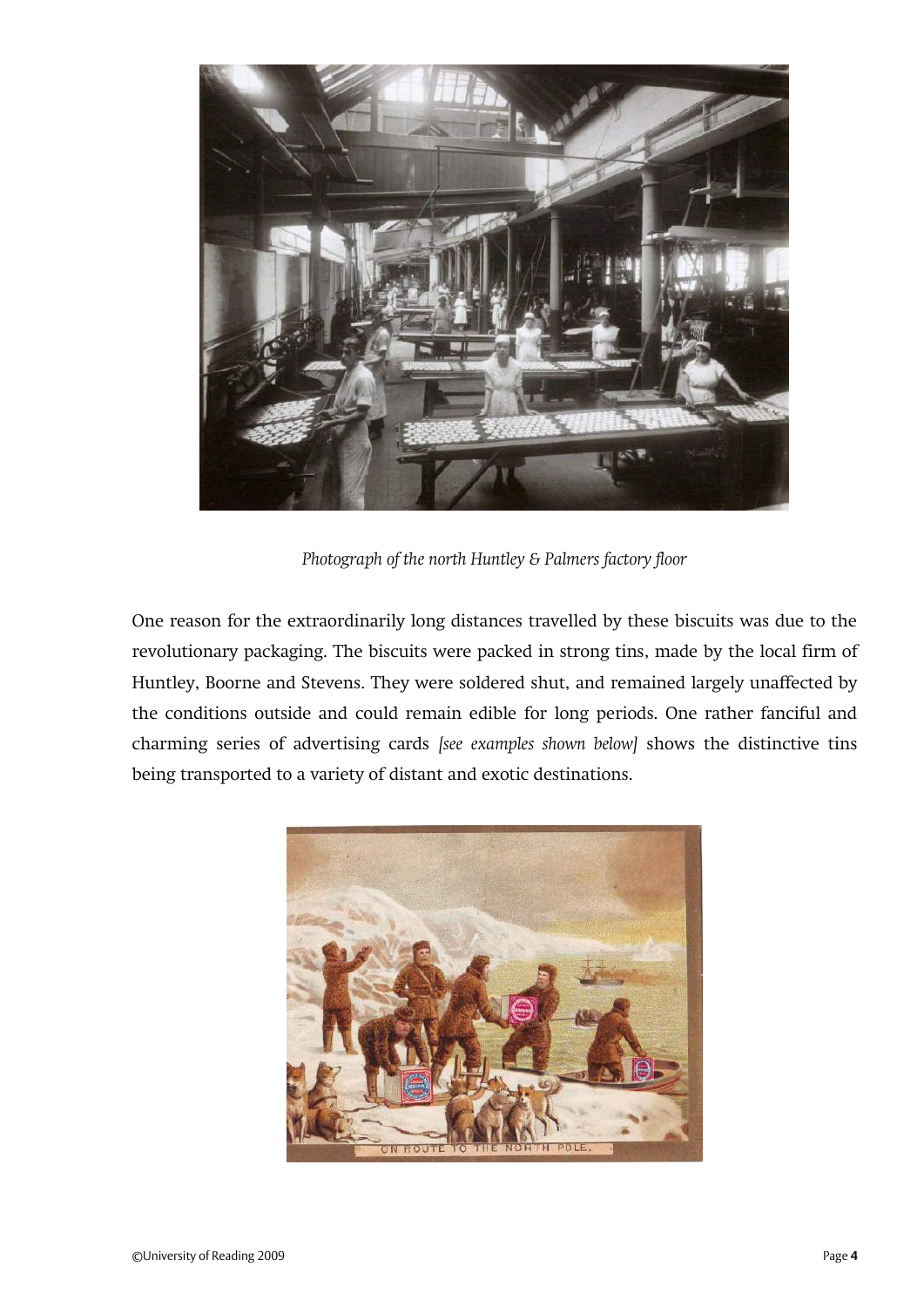

The firm's foreign representatives, particularly Joseph Leete in Europe and Edward Valpy in America, increased the firm's exports enormously. By 1902 Huntley & Palmers was making over 400 varieties of biscuit, and many cakes. However, the rest of the world was changing fast and competition at home was growing while the brothers' attention was directed abroad. The methods of manufacture had remained the same while demand was changing, so they were producing too many varieties for efficiency and at the same time finding it difficult to produce sufficient quantities of the popular varieties, like the Breakfast Biscuit. To compound these problems the Palmer family drew too heavily on the profits, and instead of re-investing in the company they took them in the form of dividends and paid themselves generously. From the dividend book shown below it is evident that in July 1900 George and Alfred Palmer paid themselves dividends of £21,275 for the half year.

|                       |                |                   | ORDINARY SHARES DIVIDEND, at $\overline{O}$ , per cent. per-annum, No. $\partial$ . |                      |                     |                           | Payable December 31 1899             |
|-----------------------|----------------|-------------------|-------------------------------------------------------------------------------------|----------------------|---------------------|---------------------------|--------------------------------------|
| Number of<br>Warrant. | NAME.          |                   | ADDRESS.                                                                            | Number of<br>Shares, | Gross Annunt of     | Debrit Iscosu<br>a Farmer | Net Amount                           |
|                       | 1242 Palmer.   | George William    | Marleton House seen Neutrory.                                                       |                      | 1850, 92.000        |                           | 308688941.134                        |
|                       | $1248$ Palmer. | Alfred.           | hast Thomas Rexame                                                                  |                      | 1850, 9250, 0.0     |                           | 300 6.8. 8041.13 4.                  |
|                       | 1244 Palmer    | Samuel brust      | 162 Fendlunch Street Loudon EQ.                                                     |                      | 1396.698000         |                           | 222134 674768                        |
|                       | 1240 Palmer    | traller.          | Frognal. Semminglule + agent                                                        |                      | $1240$ $6200$ 0 0.  |                           | 206.13 4. 5993. 6.8.                 |
|                       | $1246$ Palmer  | Charles Herbert   | the Teachman that London. E.C.                                                      |                      | 1896.698000         |                           | $232$ 13 4. 6747. 6. 8.              |
|                       | 1247 Palmor    | Tilliau Anvard.   | Heathlands. Workingham                                                              |                      |                     |                           | $1918$ 6xge 0 0 219. 13 4. 6370 6. 8 |
|                       | 1248. Talmer.  | Albert John.      | W Mary's Proong. Reading                                                            |                      |                     |                           | 850 4250 00. 141. 13 4 4108 68       |
|                       | 1249. Williams | William Bullwaut  | reternatill. Cavardiano                                                             |                      |                     |                           | 100 500 00. 16.13.4. 483.68.         |
|                       |                |                   |                                                                                     |                      |                     |                           | 100001000000 0 1666.13448,333.68     |
|                       |                |                   | Ordinary There. Final Divitend at 112 percent (N 4.) Fayable Suly 1 1900            |                      |                     |                           |                                      |
|                       | 1258 Talmer    | George William    | Marletowhome Near Newthing Benks                                                    |                      | 1850 2127500        |                           | 709 3 4 2016 16 8                    |
|                       | 125g Palmer    |                   | Alfred. CastThorpe. Reading.                                                        |                      | $1850$ 2127 00      |                           | 709 3 4 2006 16 8                    |
|                       | 1260 Valmer    | Samuel Gruest     | 162 Twelwich of London mc                                                           |                      | $1396$ , there c c  |                           | 52528.457874                         |
|                       | 1261 Talmer.   | Walter.           | Trogual Tummquill & Ascot.                                                          |                      | 18401426000         |                           | 475 6 8. 13784 13.4                  |
|                       | 1262 Palmer.   | Charles Horbert   | 162 Jewelunch theet. Kouton F.C.                                                    |                      | 13961604000         |                           | $535 = 28$ KSTR17 4.                 |
|                       | 1263. Palmer.  | William Howard    | Heathlands tookingham                                                               |                      | $1818.$ $A757$ 0 0. |                           | $500 + 8.4602 + 4.$                  |
|                       | 1264 Palmer.   | Albert. J.        | It Mary Priory. Reading.                                                            |                      | 850.977000.         |                           | $321168$ a quig 2 4                  |
|                       | 1265 Williams  | William Bullivant | Peterstill. Caverdian.                                                              |                      |                     |                           |                                      |
|                       |                |                   |                                                                                     |                      |                     |                           | 100 1150 0 0 38 6 8 1111 13 4        |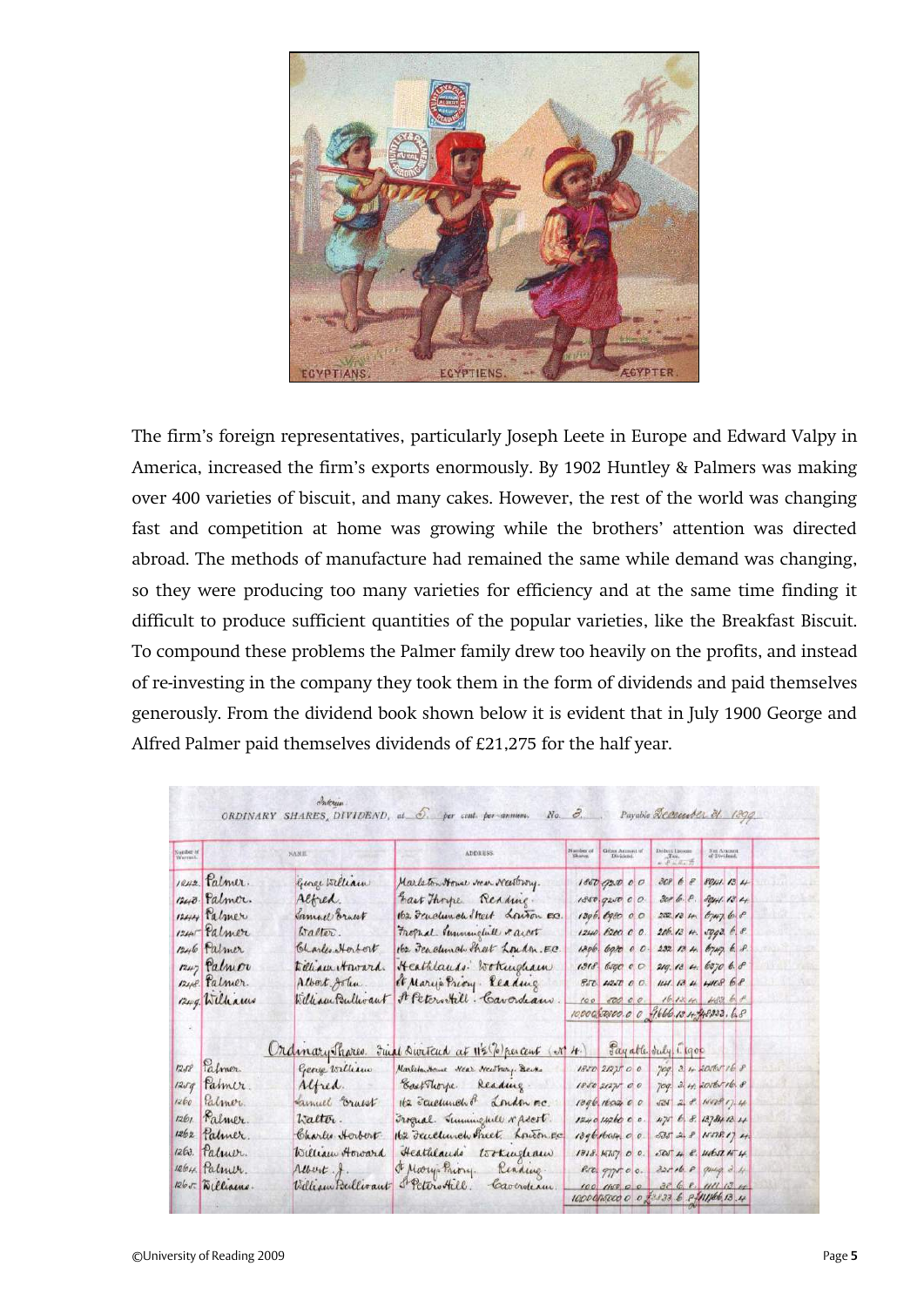Trade became increasingly difficult, and between 1903 and 1905 was depressed nationally partly due to poor harvests and high commodity prices. This affected the employees' salaries which were not raised between 1900 and 1912, while the price of food increased by about 10%. The company continued in business though its production was greatly affected by the Great War as it produced a large amount for the military and also transferred some of its production to making shell cases. In 1920 Peek Frean and Huntley & Palmers joined together to become the Associated Biscuit Manufacturers and they were joined by Jacobs in 1969 becoming Associated Biscuits Ltd. Production ceased at Reading in 1976 and the company was shortly taken over by Nabisco Brands.



The collection contains a great deal of material relating to the social conditions of the workforce, including Conditions of Work pamphlets [*see example shown above*] dating from 1918 to 1938 which give an insight into the working lives of the employees.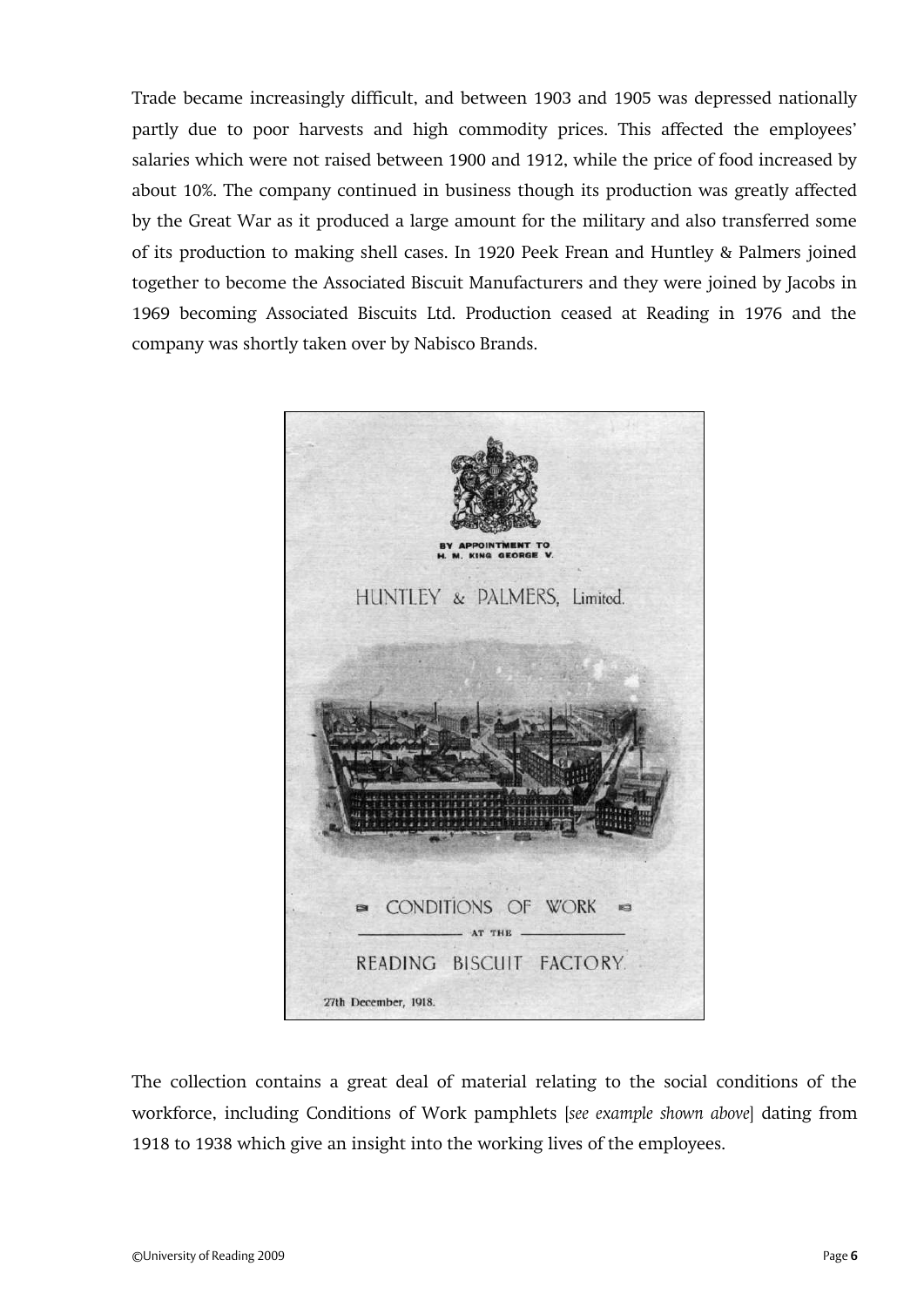

*Huntley & Palmers biscuit packaging*

In 1850 the working week for men was 58½ hours, but had been reduced to only 48 by 1918. In 1873 wages were finally paid for Christmas Day where previously a day's pay had been docked from the wages, and a few years later employees were allowed to take a few extra days off unpaid. The labour force, and its wages, changed over the years: in 1844 the company comprised 17 men and boys earning about 11/3 per week, and by 1900 there were 5,409 workers earning approximately 18/8 per week, which amounted to 10% of the whole Reading workforce. Employees could look forward to non-contributory pensions when they had completed 50 years of service with the company.



*Photograph of a Huntley & Palmers packing room*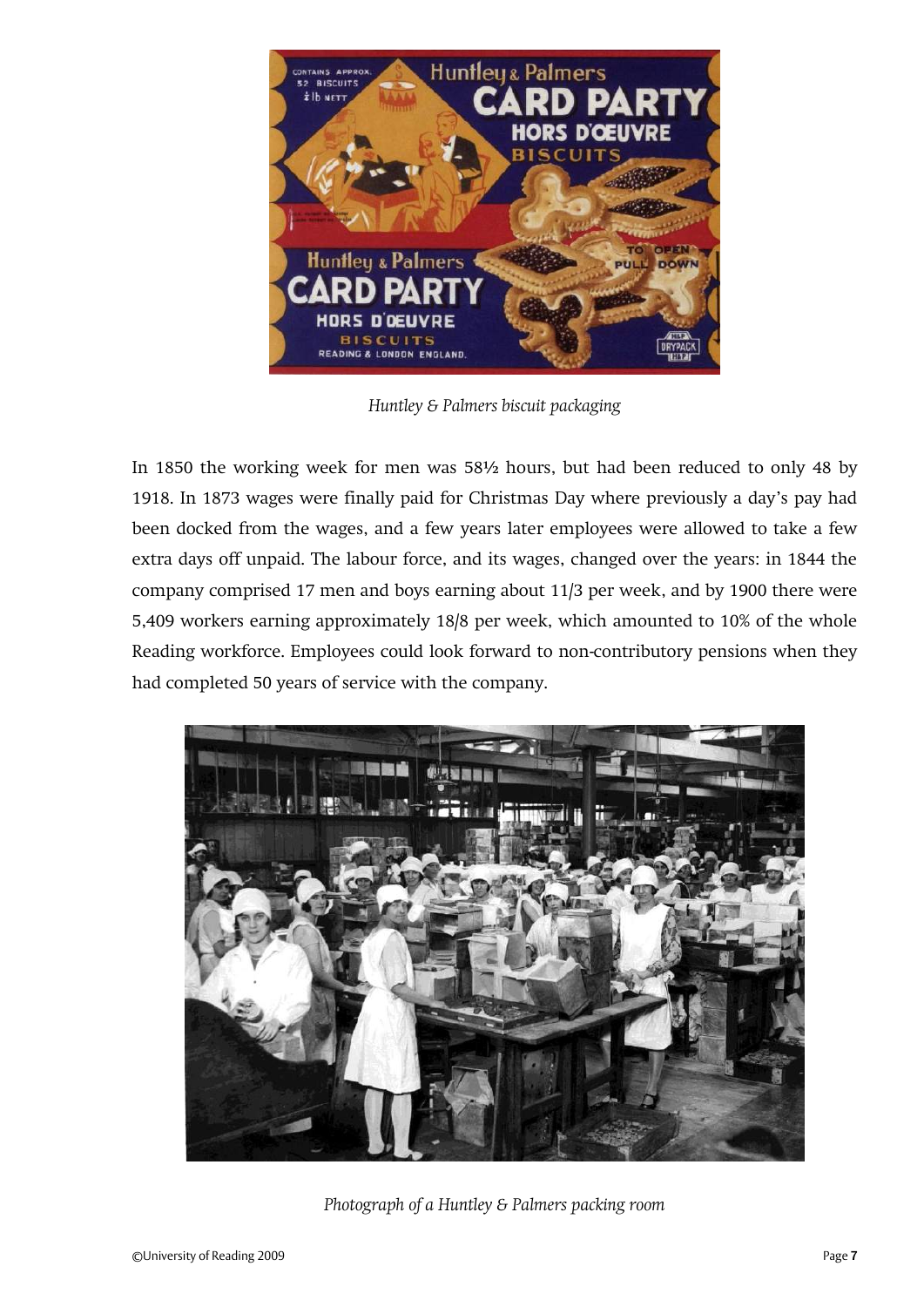Apart from the manufacturing and packing workers, there were tin washers and platers, box carpenters and coopers, fitters, smiths, pattern makers, painters, plumbers, bricklayers, as well as yardmen, engine drivers, shunters and oilmen for the railway sidings, all to service the small town that Huntley & Palmers had become.



*Photograph showing the view over the Huntley & Palmers factory*

George Palmer set up a Sick Fund in 1849, to which adults initially contributed 6d per week and could benefit by 12/- if they were ill. All factory fines were given to the sick fund and it was only superseded in 1912 by the official National Health Insurance scheme.

A Mutual Improvement Society was set up in 1854 and for a contribution of 1d a week, workers could use the library and reading room. There was also a piano and Saturday evening entertainments were laid on, partly to keep workers out of the pubs. Excursions were arranged in the neighbourhood and from 1866 regular excursions went by rail to Hampton Court, Brighton, Portsmouth and Hastings. These were increasingly large affairs: at one time the participants numbered 7,000 and required up to 10 special trains.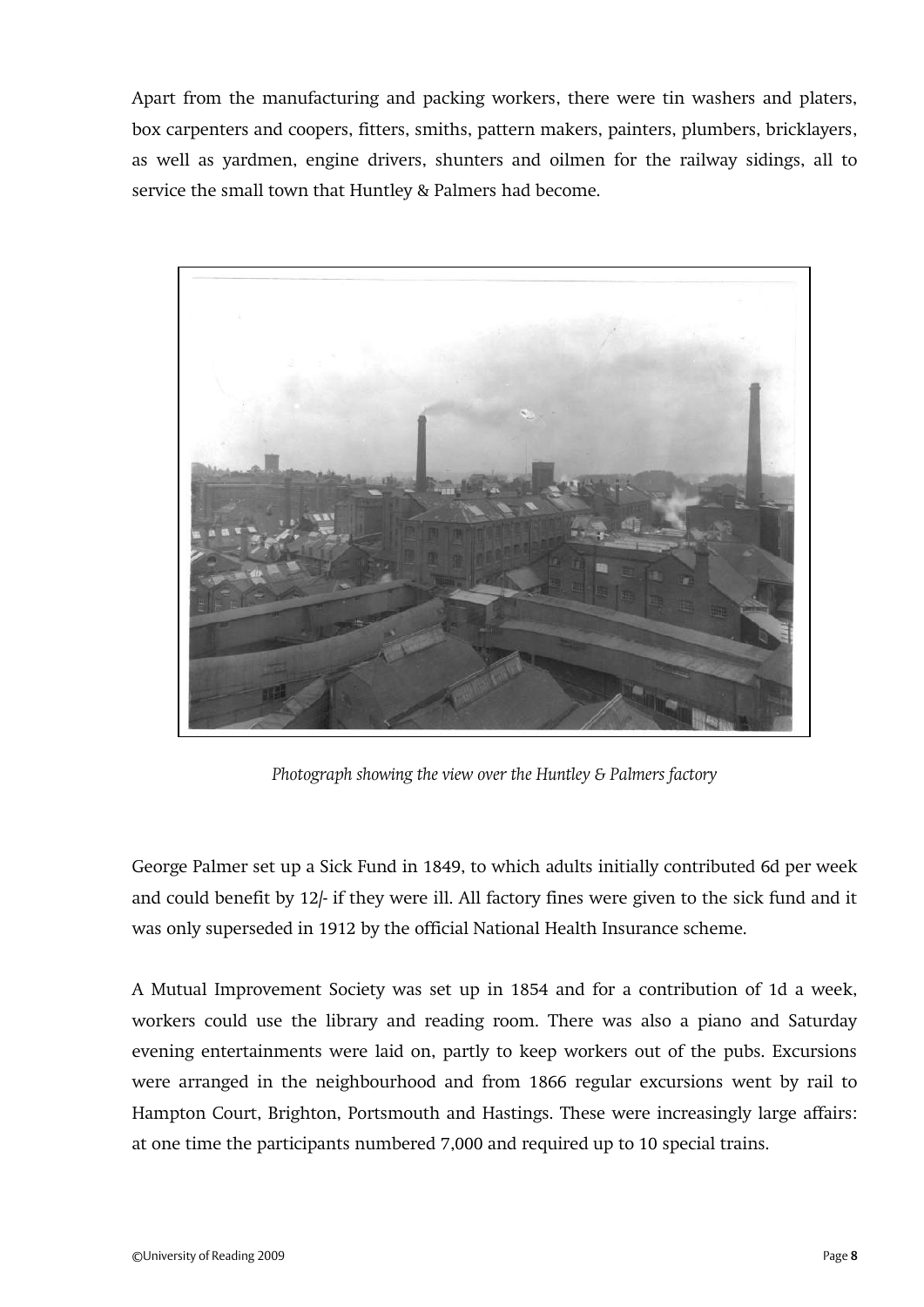In the 1860s the Cricket Club was set up, and Huntley & Palmers gave 12 acres of King's Meadow for a cricket ground. The archive collection includes many surviving scorebooks – they played on Sunday afternoons and there are records of matches, for example, between the Sugar Wafers and the Invoice Room, and the Assortment Department versus the Sample Room.



*Huntley & Palmers advertisement featuring the famous biscuit tins*

In 1898 the Recreation Club was founded by George Palmer who had bought 49 acres of land (now called Palmer Park) to provide sports facilities. The company provided all the equipment for cricket, football, hockey, quoits, bowls, tennis and athletics. This was all part of the paternalistic approach of the Palmer family and was very forward thinking. To look after the health of the workers to such an extent was unusual at the time. The partners also contributed to innumerable good causes including colliery disaster funds, orphans' homes and various educational beneficiaries. Funerals were paid for any hands dying in service and wedding cakes were provided for hands employed by the company.